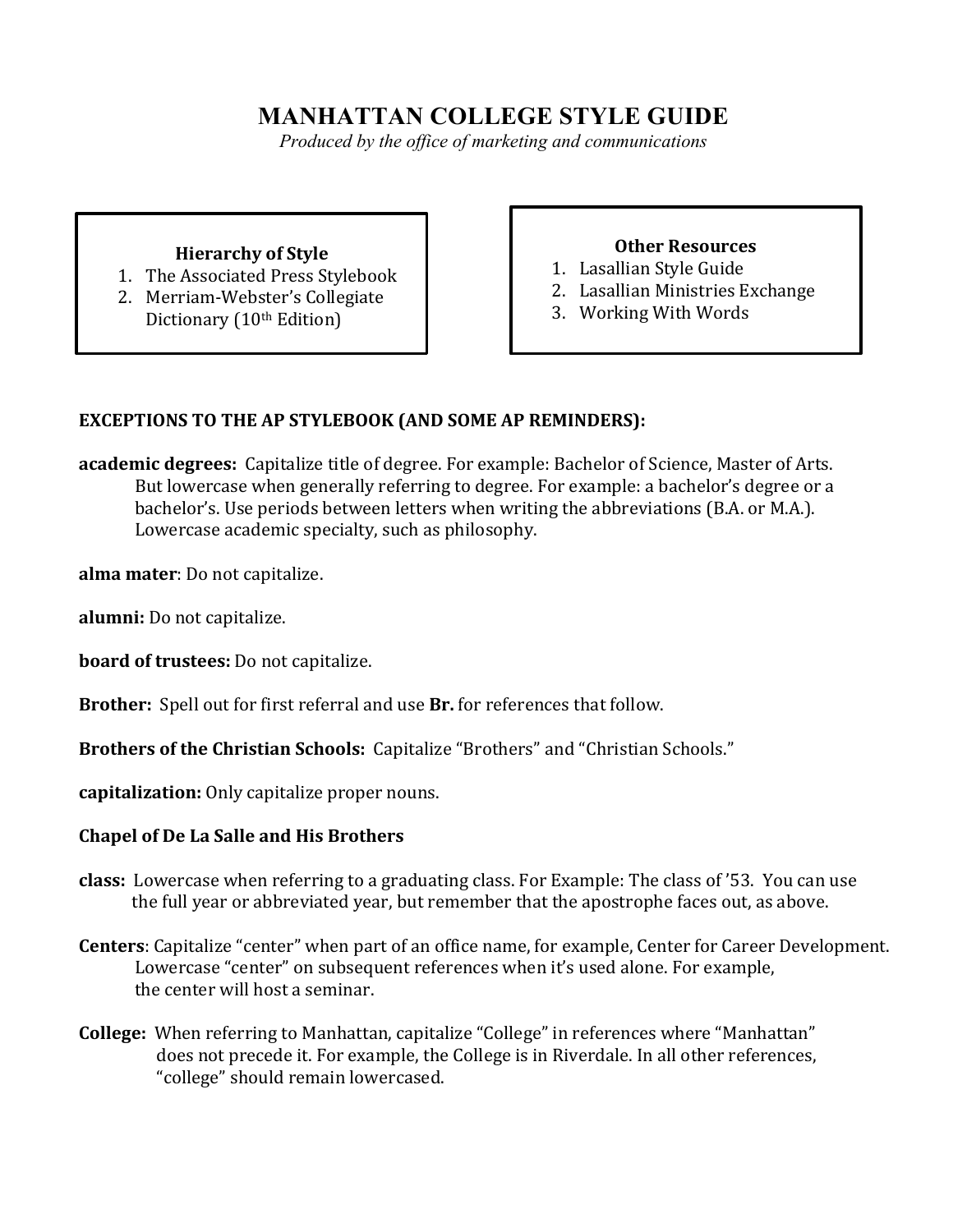**Courses/classes:** Capitalize the title of courses, as in International Marketing Strategy. But do not capitalize general references, such as "a biology class."

**De La Salle**: Use capitals when using just the last name or as an adjective.

**departments:** Capitalize department names, but do not capitalize the word "department" even if it precedes the names. For example, department of Fine Arts or English department. This also applies to offices and center (see offices, centers).

**graduation years:** Years follow the name without a comma between name and year. The apostrophe before the year should be facing out, not in. Example: Robert Smith  $'94 =$  correct Robert Smith  $94 =$  incorrect

> If adding a title after the name, use a comma after the year. Example: Robert Smith '94, director.

**italics:** Only italicize composition titles (books, movies, shows, lectures, etc.)

**Jasper:** Capitalize

**Lady J's**: Use apostrophe between J and s for the women's athletic teams, but spell out Jaspers in general.

**Lasallian:** One word with only the "L" capitalized.

**majors:** Do not capitalize majors, unless it's a proper noun, such as English.

**numbers:** Spell out numbers one through nine; use numeral for 10 and higher.

- **Offices**: Capitalize office names, but do not capitalize the word "office." For example, the office of Marketing and Communication, or the Alumni office. This also applies to departments and centers (see departments, centers).
- **over:** It mainly refers to spatial relationships. Use "more than" to describe numerals. Example: We have raised *more than* \$200,000 this year.
- **Ph.D.:** Use Ph.D. following a name, do not use Dr. preceding the name. Example: Brennan O'Donnell, Ph.D.
- **professor:** Do not capitalize or abbreviate. Professor is always lowercased even when it precedes the name, unless it's a special chair or designated professorship.
- **Quad:** When referring to the "Quad" or "Quadrangle" at Manhattan, use a capital Q. If you used generally, then lowercase.